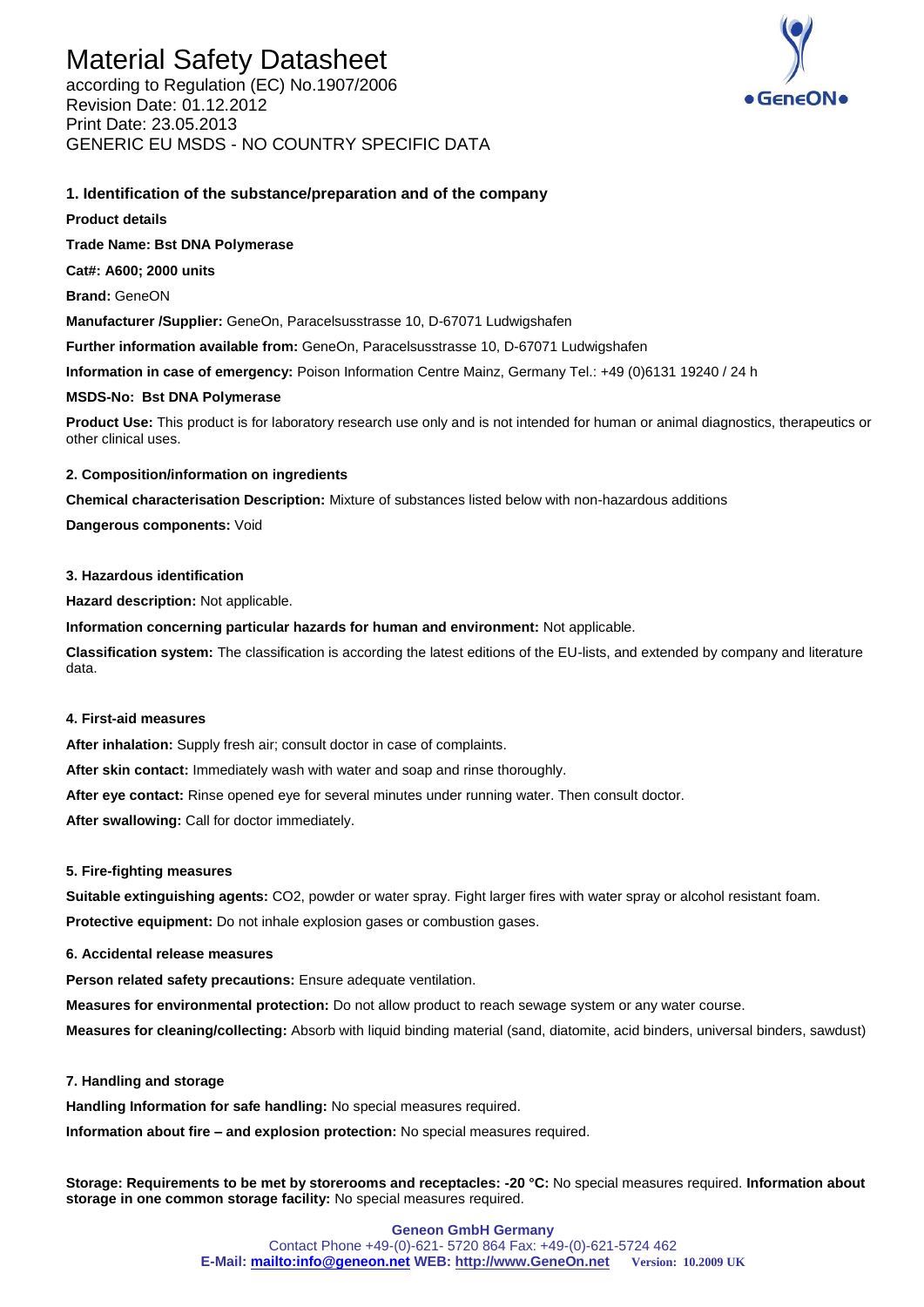# Material Safety Datasheet

according to Regulation (EC) No.1907/2006 Revision Date: 01.12.2012 Print Date: 23.05.2013 GENERIC EU MSDS - NO COUNTRY SPECIFIC DATA



**Further information about storage conditions:** None.

#### **8. Exposure controls/personal protection**

**Additional information about design of technical facilities:** No further data; see item 7.

Triton X **Triton X** Cas. #9005-64-5 Ammoniumsulfate <1% Cas. #60-00-4

**Ingredients with limit values that require monitoring at the workplace:** The product does not contain any relevant quantities of materials with critical values that have to be monitored at the workplace.

#### **CAS-No. Designation of material %**

**The concentration of ingredients listed below, do not exceed 1%, which is the limit when notification is needed according to the correspondent EU directives 91/155 and 93/112** Glycerol 60% Cas.#56-81-50% Cas.#56-81-50% Cas.#56-81-50% Cas.#66-81-50% Cas.#00-81-50% Cas.# N/a Cas. # N/a KCl / MgSO4  $\vert$  <1%  $\vert$  Cas. #7447-40-7 Tris-HCL <1% Cas. #77-86-1

**Personal protective equipment General protective and hygienic measures:** The usual precautionary measures are to be adhered to when handling chemicals. **Respiratory protection:** Not required. **Protection of hands:** Protective gloves. **Materials of gloves:** The selection of suitable gloves does not only depend on the material, but also on further marks of quality and varies from manufacturer to manufacturer. **Penetration times of gloves:** The exact break through time has to be found out by the manufacturer of the protective gloves and has to be observed. **Eye protection:** Tightly sealed goggles.

#### **9. Physical and chemical properties**

**General Information** 

**Form:** Fluid

**Colour:** According to product specification

**Odour:** Characteristic

**Change in conditions** 

**Melting point/Melting range:** Undetermined

**Boiling point/Boiling range:** Undetermined

**Flash point:** Not applicable

**Ignition temperature:** 400°C

**Self-ignition:** Product is not selfigniting

**Danger of explosion:** Product does not present an explosion hazard

**Vapour pressure at 20°C:** 0.1 hPa

**Solubility in / Miscibility with water:** Fully miscible

**pH-value at 20°C:** 8.8

**10. Stability and reactivity** 

**Thermal composition / conditions to be avoided:** No decomposition if used according to specifications.

**Dangerous reactions:** Reacts with acids, alkalis and oxidizing agents.

**Dangerous decomposition products:** No dangerous decomposition products known.

#### **11. Toxicological information**

**Acute toxicity: Primary irritant effects: On the skin:** Irritant to skin an mucous membranes **on the eye:** Irritating effect Sensitisation: Sensitizing effects through inhalation is possible by prolonged exposure. Sensitising effect by skin contact is possible by prolonged exposure **Additional toxicological information:** The product is not subject to classification according to the calculation method of the General EU Classification Guidelines for Preparations as issued in the latest version.